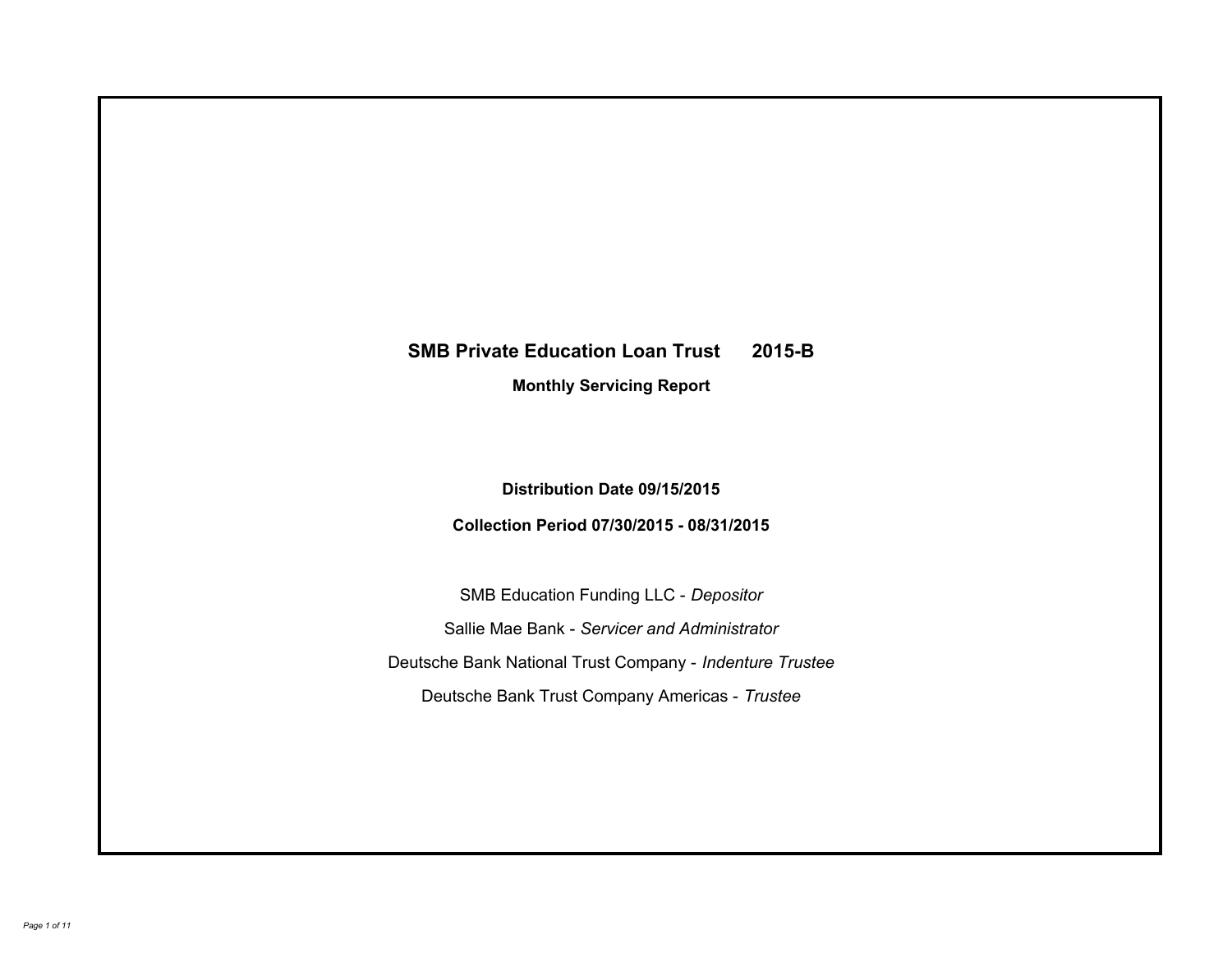A

| A | <b>Student Loan Portfolio Characteristics</b>   |                   | <b>Settlement Date</b><br>07/30/2015 | 08/31/2015       |
|---|-------------------------------------------------|-------------------|--------------------------------------|------------------|
|   | <b>Principal Balance</b>                        |                   | \$700,964,388.29                     | \$696,368,475.22 |
|   | Interest to be Capitalized Balance              |                   | 42,430,107.89                        | 44,599,924.27    |
|   | Pool Balance                                    |                   | \$743,394,496.18                     | \$740,968,399.49 |
|   | Weighted Average Coupon (WAC)                   |                   | 8.18%                                | 8.19%            |
|   | Weighted Average Remaining Term                 |                   | 128.84                               | 128.59           |
|   | Number of Loans                                 |                   | 63,899                               | 63,814           |
|   | Number of Borrowers                             |                   | 43,918                               | 42,811           |
|   | Pool Factor                                     |                   | 1.000000000                          | 0.996736461      |
|   | Since Issued Total Constant Prepayment Rate (1) |                   |                                      | 3.99%            |
|   |                                                 |                   |                                      |                  |
| R | <b>Debt Securities</b>                          | <b>Cusip/Isin</b> | 07/30/2015                           | 09/15/2015       |
|   | A <sub>1</sub>                                  | 78448QAA6         | \$237,000,000.00                     | \$208,373,959.83 |
|   | A <sub>2</sub> A                                | 78448QAB4         | \$192,000,000.00                     | \$192,000,000.00 |
|   | A2B                                             | 78448QAC2         | \$90,000,000.00                      | \$90,000,000.00  |
|   | A <sub>3</sub>                                  | 78448QAD0         | \$75,000,000.00                      | \$75,000,000.00  |
|   | В                                               | 78448QAE8         | \$70,000,000.00                      | \$70,000,000.00  |
|   | $\mathbf C$                                     | 78448QAF5         | \$50,000,000.00                      | \$50,000,000.00  |
| C |                                                 |                   |                                      |                  |
|   | <b>Certificates</b>                             | Cusip/Isin        | 07/30/2015                           | 09/15/2015       |
|   | Residual                                        | 78448Q108         | \$100,000.00                         | \$100,000.00     |
|   |                                                 |                   |                                      |                  |
| D | <b>Account Balances</b>                         |                   | 07/30/2015                           | 09/15/2015       |
|   | Reserve Account Balance                         |                   | \$1,896,081.00                       | \$1,896,081.00   |
|   |                                                 |                   |                                      |                  |
| E | <b>Asset / Liability</b>                        |                   | 07/30/2015                           | 09/15/2015       |
|   | Overcollateralization Percentage                |                   | 3.95%                                | 7.50%            |
|   | Specified Overcollateralization Amount          |                   | \$223,018,348.85                     | \$222,290,519.85 |
|   | Actual Overcollateralization Amount             |                   | \$29,394,496.18                      | \$55,594,439.66  |

(1) Since Issued Total CPR calculations found in monthly servicing reports issued on or prior to September 15, 2015 originally included loans that were removed from the pool by the sponsor because they became ineligible for the pool between the cut-off date and settlement date. On October 5, 2015, Since Issued Total CPR calculations were revised to exclude these loans and all prior monthly servicing reports were restated. For additional information, see 'Since Issued CPR Methodology' found on page 11 of this report.

C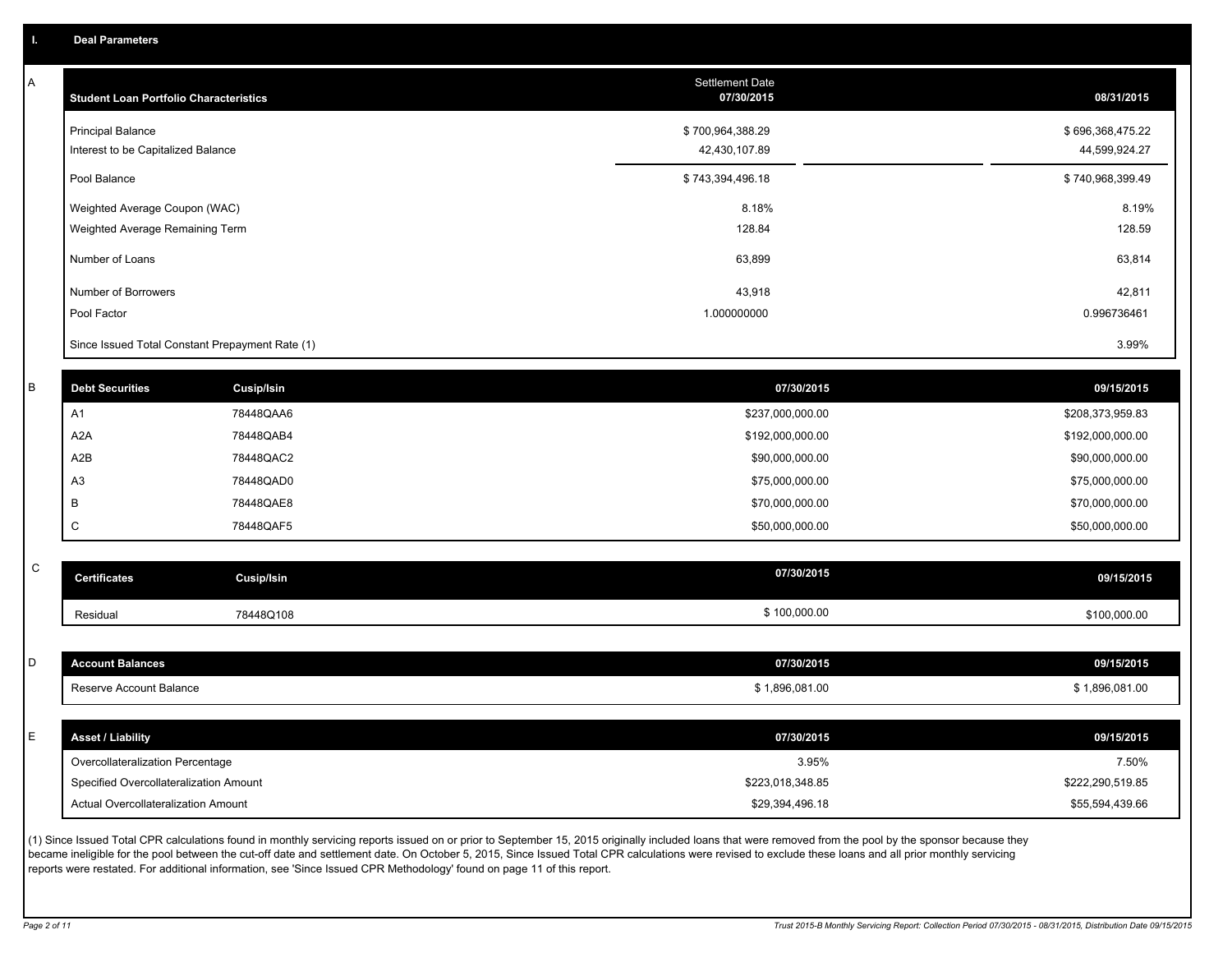## **II. 2015-B Trust Activity 07/30/2015 through 08/31/2015**

| Α | <b>Student Loan Principal Receipts</b>                           |                 |
|---|------------------------------------------------------------------|-----------------|
|   | <b>Borrower Principal</b>                                        | 5,007,459.66    |
|   | <b>Consolidation Activity Principal</b>                          | 0.00            |
|   | Seller Principal Reimbursement                                   | 0.00            |
|   | Servicer Principal Reimbursement                                 | 0.00            |
|   | Delinquent Principal Purchases by Servicer                       | 0.00            |
|   | <b>Other Principal Deposits</b>                                  | 2,910.84        |
|   | <b>Total Principal Receipts</b>                                  | \$5,010,370.50  |
| B | <b>Student Loan Interest Receipts</b>                            |                 |
|   | Borrower Interest                                                | 2,333,150.73    |
|   | <b>Consolidation Activity Interest</b>                           | 0.00            |
|   | Seller Interest Reimbursement                                    | 0.00            |
|   | Servicer Interest Reimbursement                                  | 0.00            |
|   | Delinquent Interest Purchases by Servicer                        | 0.00            |
|   | <b>Other Interest Deposits</b>                                   | 25.58           |
|   | <b>Total Interest Receipts</b>                                   | \$2,333,176.31  |
| С | <b>Recoveries on Realized Losses</b>                             | \$0.00          |
| D | <b>Investment Income</b>                                         | \$2,535.43      |
| Е | <b>Funds Borrowed from Next Collection Period</b>                | \$0.00          |
| F | <b>Funds Repaid from Prior Collection Period</b>                 | \$0.00          |
| G | Loan Sale or Purchase Proceeds                                   | \$0.00          |
| н | Initial Deposits to Distribution Account                         | \$23,758,687.91 |
|   | <b>Excess Transferred from Other Accounts</b>                    | \$0.00          |
| J | <b>Borrower Benefit Reimbursements</b>                           | \$0.00          |
| Κ | <b>Other Deposits</b>                                            | \$0.00          |
| L | <b>Other Fees Collected</b>                                      | \$0.00          |
| М | <b>AVAILABLE FUNDS</b>                                           | \$31,104,770.15 |
| N | Non-Cash Principal Activity During Collection Period             | \$414,457.43    |
| O | Aggregate Purchased Amounts by the Depositor, Servicer or Seller | \$2,936.42      |
| P | Aggregate Loan Substitutions                                     | \$0.00          |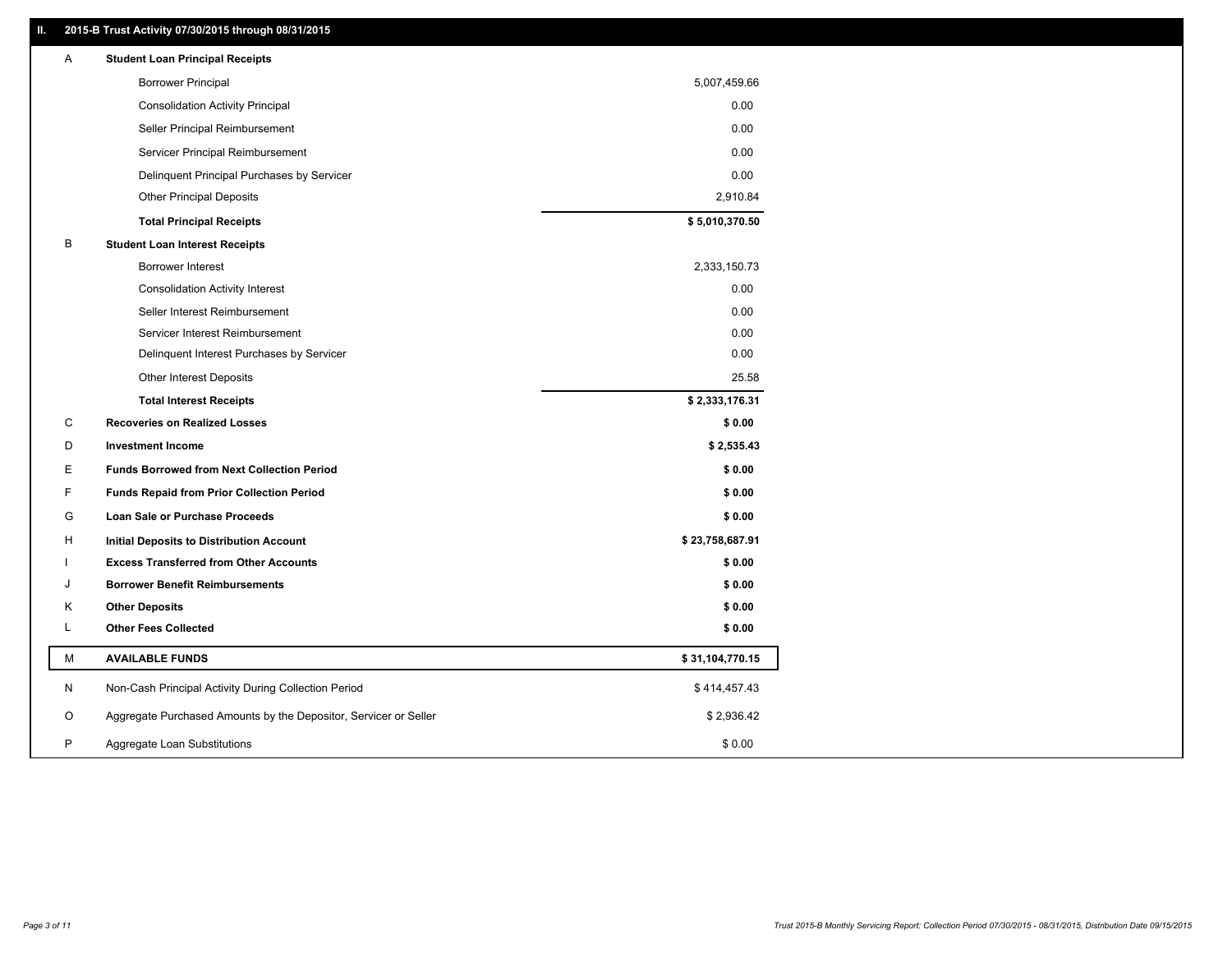## **Loans by Repayment Status**

|                   |                       |                          | 08/31/2015 |                  |                |                            |
|-------------------|-----------------------|--------------------------|------------|------------------|----------------|----------------------------|
|                   |                       | <b>Wtd Avg</b><br>Coupon | # Loans    | Principal        | % of Principal | % of Loans in<br>Repay (1) |
| INTERIM:          | IN SCHOOL             | 8.76%                    | 15,006     | \$161,581,747.52 | 23.203%        | $-$ %                      |
|                   | <b>GRACE</b>          | 8.53%                    | 5,533      | \$59,237,308.31  | 8.507%         | $-$ %                      |
|                   | <b>DEFERMENT</b>      | 8.78%                    | 1,448      | \$13,629,091.02  | 1.957%         | $-$ %                      |
| <b>REPAYMENT:</b> | <b>CURRENT</b>        | 7.87%                    | 40,221     | \$441,727,064.41 | 63.433%        | 95.628%                    |
|                   | 31-60 DAYS DELINQUENT | 9.04%                    | 469        | \$4,509,694.23   | 0.648%         | 0.976%                     |
|                   | 61-90 DAYS DELINQUENT | 5.84%                    | 2          | \$14,923.79      | 0.002%         | 0.003%                     |
|                   | > 90 DAYS DELINQUENT  | 9.51%                    | 2          | \$28,924.00      | 0.004%         | 0.006%                     |
|                   | <b>FORBEARANCE</b>    | 8.32%                    | 1,133      | \$15,639,721.94  | 2.246%         | 3.386%                     |
| <b>TOTAL</b>      |                       |                          | 63,814     | \$696,368,475.22 | 100.00%        | 100.00%                    |

Percentages may not total 100% due to rounding  $^\star$ 

1 Loans classified in "Repayment" include any loan for which interim interest only, \$25 fixed payments or full principal and interest payments are due.

|                 |                                                |                          | <b>Loans by Borrower Status</b> |                  |                |                                |  |
|-----------------|------------------------------------------------|--------------------------|---------------------------------|------------------|----------------|--------------------------------|--|
|                 |                                                |                          | 08/31/2015                      |                  |                |                                |  |
|                 |                                                | <b>Wtd Avg</b><br>Coupon | # Loans                         | Principal        | % of Principal | % of Loans in<br>P&I Repay (2) |  |
| <b>INTERIM:</b> | IN SCHOOL                                      | 8.29%                    | 30,425                          | \$356,499,179.49 | 51.194%        | $-$ %                          |  |
|                 | <b>GRACE</b>                                   | 7.98%                    | 10,716                          | \$125,550,654.87 | 18.029%        | $-$ %                          |  |
|                 | <b>DEFERMENT</b>                               | 8.43%                    | 2,666                           | \$25,386,514.17  | 3.646%         | $-$ %                          |  |
| P&I REPAYMENT:  | <b>CURRENT</b>                                 | 8.05%                    | 18,500                          | \$169,630,636.14 | 24.359%        | 89.784%                        |  |
|                 | 31-60 DAYS DELINQUENT                          | 9.20%                    | 371                             | \$3,630,268.90   | 0.521%         | 1.921%                         |  |
|                 | 61-90 DAYS DELINQUENT                          | 9.88%                    | $\mathbf{1}$                    | \$2,575.71       | 0.000%         | 0.001%                         |  |
|                 | > 90 DAYS DELINQUENT                           | 9.51%                    | $\overline{2}$                  | \$28,924.00      | 0.004%         | 0.015%                         |  |
|                 | <b>FORBEARANCE</b>                             | 8.32%                    | 1,133                           | \$15,639,721.94  | 2.246%         | 8.278%                         |  |
| <b>TOTAL</b>    |                                                |                          | 63,814                          | \$696,368,475.22 | 100.00%        | 100.00%                        |  |
| $\star$         | Percentages may not total 100% due to rounding |                          |                                 |                  |                |                                |  |

2 Loans classified in "P&I Repayment" includes only those loans for which scheduled principal and interest payments are due.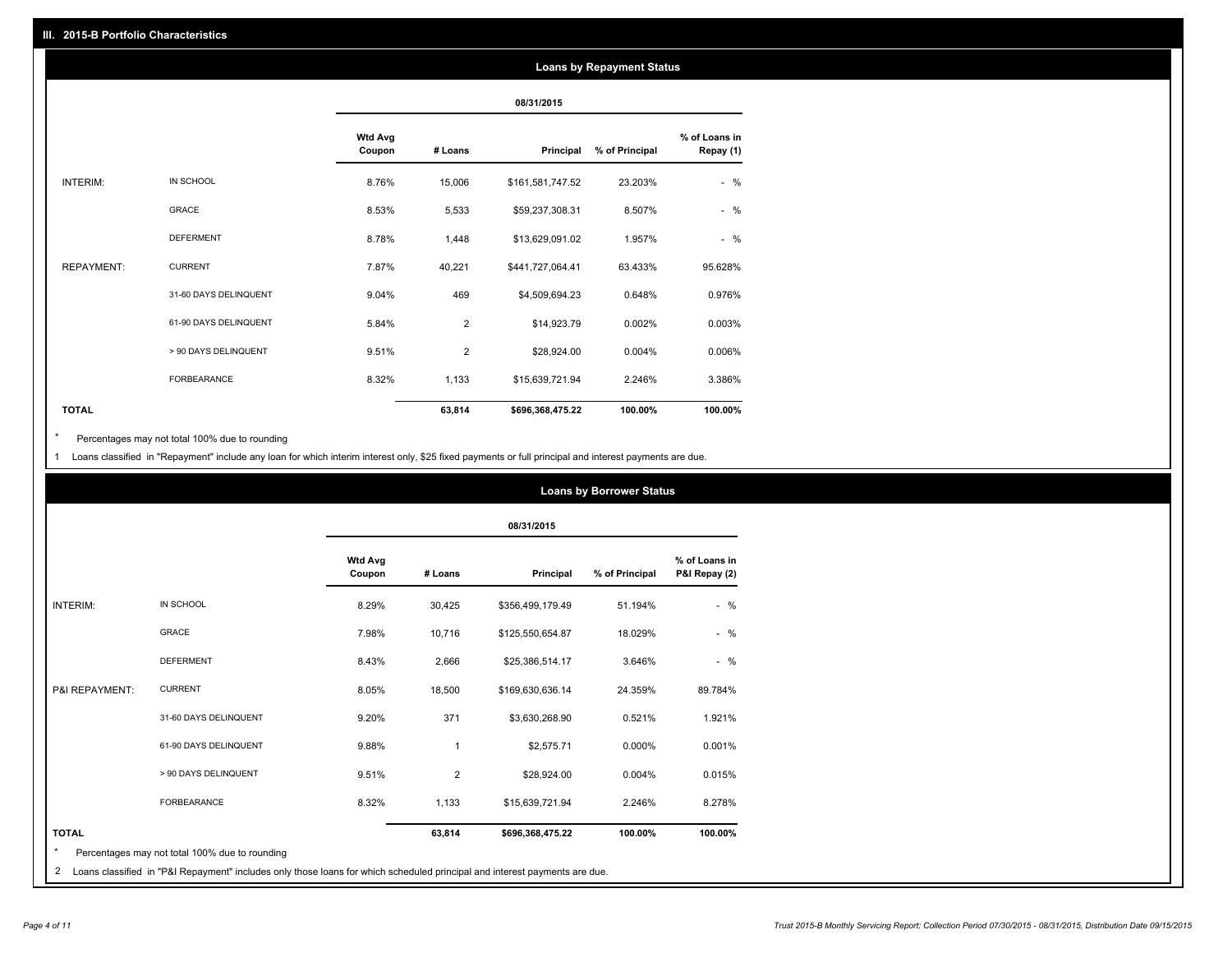|                                                                                 | 8/31/2015        |
|---------------------------------------------------------------------------------|------------------|
| Pool Balance                                                                    | \$740,968,399.49 |
| Total # Loans                                                                   | 63,814           |
| Total # Borrowers                                                               | 42,811           |
| Weighted Average Coupon                                                         | 8.19%            |
| Weighted Average Remaining Term                                                 | 128.59           |
| Percent of Pool - Cosigned                                                      | 91.8%            |
| Percent of Pool - Non Cosigned                                                  | 8.2%             |
| Borrower Interest Accrued for Period                                            | \$5,095,432.63   |
| <b>Outstanding Borrower Interest Accrued</b>                                    | \$46,849,185.54  |
| Gross Principal Realized Loss - Periodic                                        | \$102,824.76     |
| Gross Principal Realized Loss - Cumulative                                      | \$102,824.76     |
| Recoveries on Realized Losses - Periodic                                        | \$0.00           |
| Recoveries on Realized Losses - Cumulative                                      | \$0.00           |
| Net Losses - Periodic                                                           | \$102,824.76     |
| Net Losses - Cumulative                                                         | \$102,824.76     |
| Non-Cash Principal Activity - Capitalized Interest                              | \$517,737.74     |
| Since Issued Total Constant Prepayment Rate (CPR) (1)                           | 3.99%            |
| <b>Loan Substitutions</b>                                                       | \$0.00           |
| <b>Cumulative Loan Substitutions</b>                                            | \$0.00           |
| <b>Unpaid Servicing Fees</b>                                                    | \$0.00           |
| <b>Unpaid Administration Fees</b>                                               | \$0.00           |
| <b>Unpaid Carryover Servicing Fees</b>                                          | \$0.00           |
| Note Interest Shortfall                                                         | \$0.00           |
| Loans in Modification                                                           | \$43,490.57      |
| % of Loans in Modification as a % of Loans in Repayment (P&I)                   | 0.02%            |
| % Annualized Gross Principal Realized Loss - Periodic as a %                    |                  |
| of Loans in Repayment (P&I) * 12                                                | 0.65%            |
| % Gross Principal Realized Loss - Cumulative as a % of<br>Original Pool Balance | 0.01%            |

(1) Since Issued Total CPR calculations found in monthly servicing reports issued on or prior to September 15, 2015 originally included loans that were removed from the pool by the sponsor because they became ineligible for the pool between the cut-off date and settlement date. On October 5, 2015, Since Issued Total CPR calculations were revised to exclude these loans and all prior monthly servicing reports were restated. For additional information, see 'Since Issued CPR Methodology' found on page 11 of this report.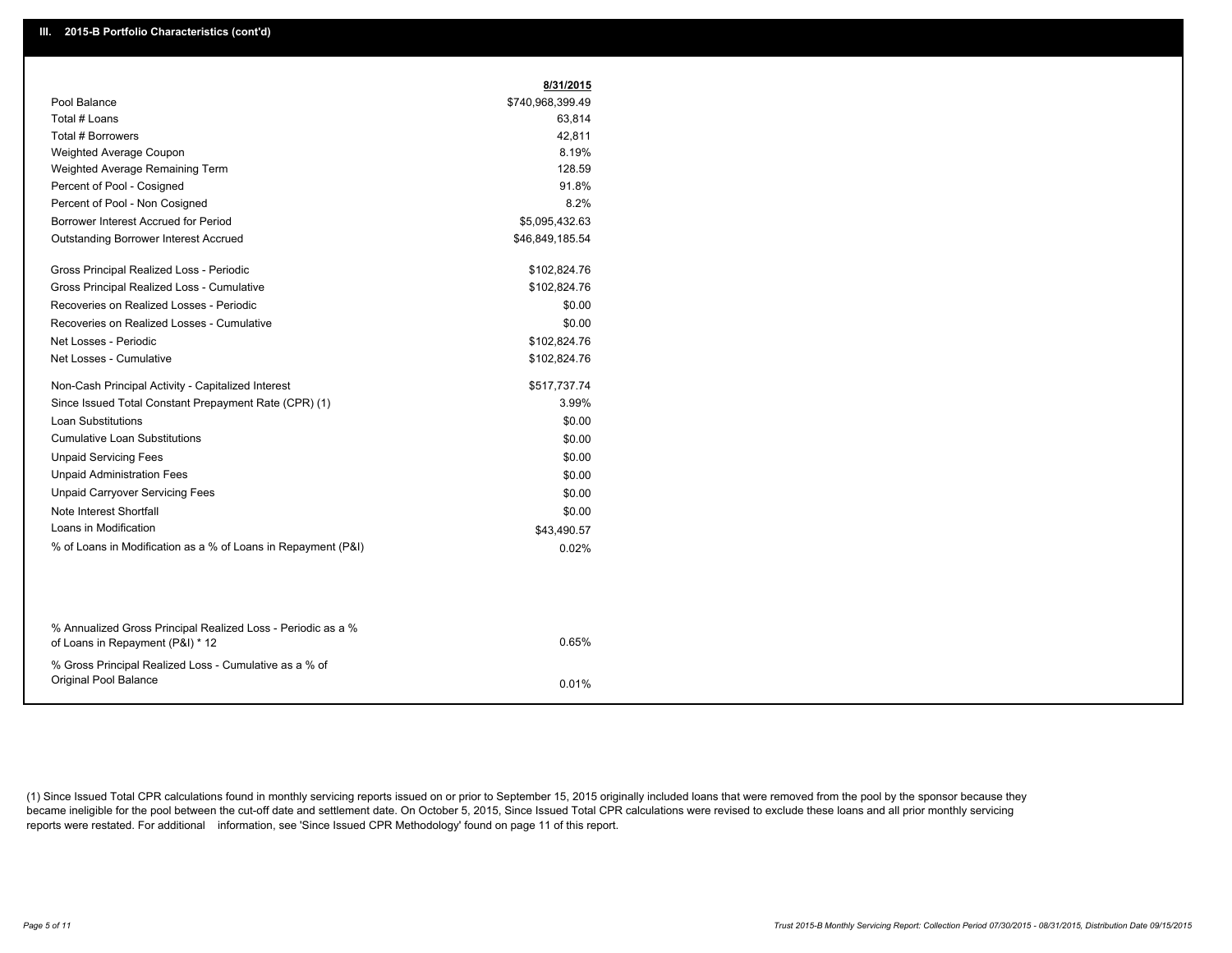#### **Loan Program**  A

|                                    | Weighted<br><b>Average Coupon</b> | # LOANS | <b>\$ AMOUNT</b> | $%$ *     |
|------------------------------------|-----------------------------------|---------|------------------|-----------|
| - Smart Option Interest-Only Loans | 7.00%                             | 14,152  | \$146,714,461.56 | 21.069%   |
| - Smart Option Fixed Pay Loans     | 8.23%                             | 17,778  | \$223,608,102.25 | 32.111%   |
| - Smart Option Deferred Loans      | 8.65%                             | 31.884  | \$326,045,911.41 | 46.821%   |
| - Other Loan Programs              | $0.00\%$                          | 0       | \$0.00           | $0.000\%$ |
| Total                              | 8.19%                             | 63,814  | \$696,368,475.22 | 100.000%  |

\* Percentages may not total 100% due to rounding

B

C

**Index Type**

|                       | Weighted<br><b>Average Coupon</b> | # LOANS | <b>\$ AMOUNT</b> | $%$ *     |
|-----------------------|-----------------------------------|---------|------------------|-----------|
| - Fixed Rate Loans    | 9.79%                             | 10,577  | \$125,821,092.04 | 18.068%   |
| - LIBOR Indexed Loans | 7.83%                             | 53.237  | \$570,547,383.18 | 81.932%   |
| - Other Index Rates   | $0.00\%$                          | 0       | \$0.00           | $0.000\%$ |
| Total                 | 8.19%                             | 63,814  | \$696,368,475.22 | 100.000%  |

\* Percentages may not total 100% due to rounding

## **Weighted Average Recent FICO**

| \$25,561,500.24<br>\$37,962,544.26<br>\$85,087,018.53 | 3.671%<br>5.452% |
|-------------------------------------------------------|------------------|
|                                                       |                  |
|                                                       |                  |
|                                                       | 12.219%          |
|                                                       |                  |
| \$171,545,224.16                                      | 24.634%          |
| \$375,833,054.11                                      | 53.970%          |
| \$379,133.92                                          | 0.054%           |
| \$696,368,475.22                                      | 100.000%         |
|                                                       |                  |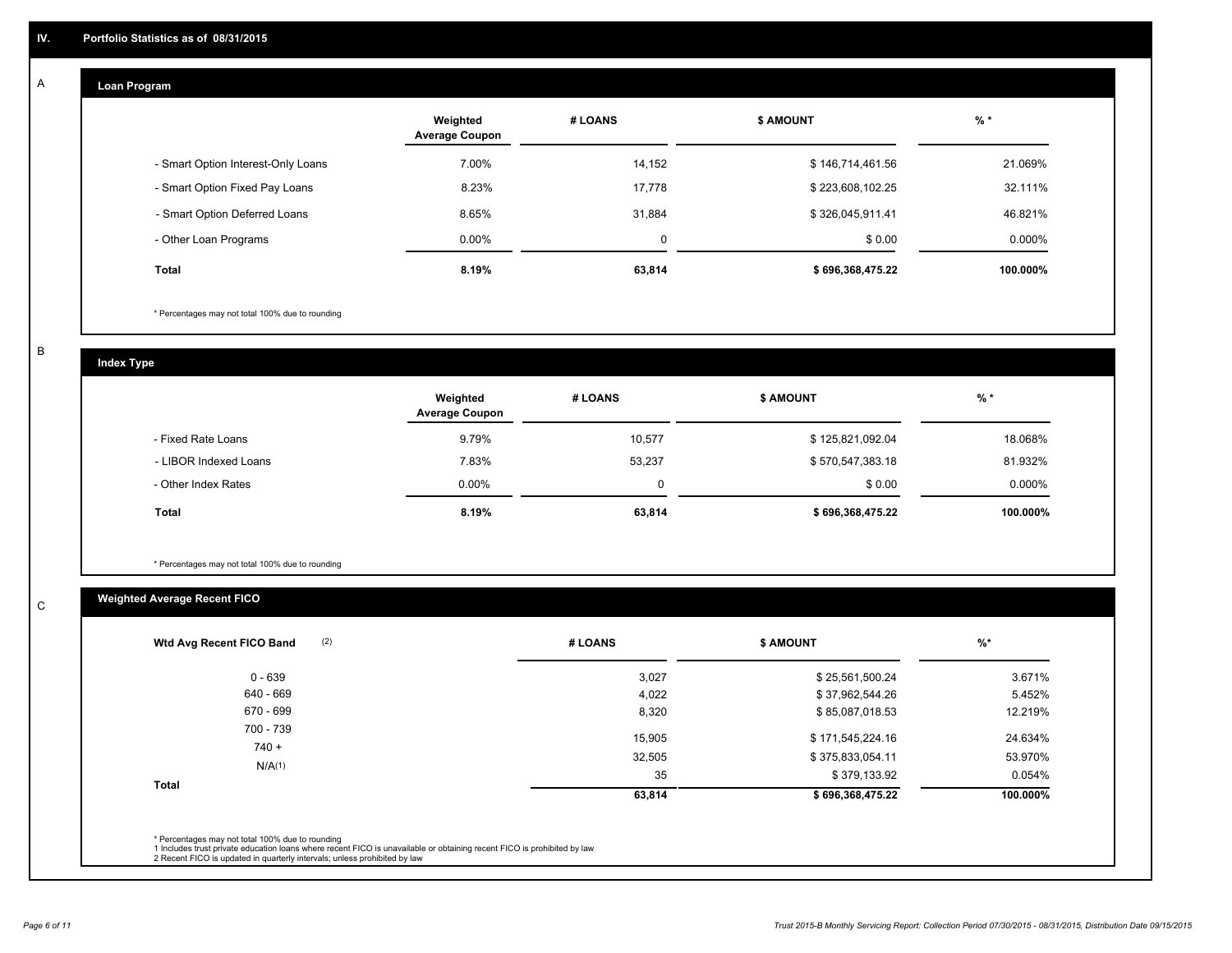| V. | 2015-B Reserve Account and Principal Distribution Calculations                                                                                                                |                  |  |
|----|-------------------------------------------------------------------------------------------------------------------------------------------------------------------------------|------------------|--|
| А. | <b>Reserve Account</b>                                                                                                                                                        |                  |  |
|    | Specified Reserve Account Balance                                                                                                                                             | \$1,896,081.00   |  |
|    | Actual Reserve Account Balance                                                                                                                                                | \$1,896,081.00   |  |
| В. | <b>Principal Distribution Amount</b>                                                                                                                                          |                  |  |
|    | Class A Notes Outstanding<br>i.                                                                                                                                               | \$594,000,000.00 |  |
|    | Pool Balance<br>ii.                                                                                                                                                           | \$740,968,399.49 |  |
|    | iii.<br><b>First Priority Principal Distribution Amount</b>                                                                                                                   | \$0.00           |  |
|    | Class A and B Notes Outstanding<br>iv.                                                                                                                                        | \$664,000,000.00 |  |
|    | First Priority Principal Distribution Amount<br>v.                                                                                                                            | \$0.00           |  |
|    | Pool Balance<br>vi.                                                                                                                                                           | \$740,968,399.49 |  |
|    | Specified Overcollateralization Amount<br>vii.                                                                                                                                | \$222,290,519.85 |  |
|    | viii. Regular Principal Distribution Amount                                                                                                                                   | \$145,322,120.36 |  |
|    |                                                                                                                                                                               |                  |  |
|    | Pool Balance<br>ix.                                                                                                                                                           | \$740,968,399.49 |  |
|    | First Priority Principal Distribution Amount<br>х.                                                                                                                            | \$0.00           |  |
|    | Regular Principal Distribution Amount<br>xi.                                                                                                                                  | \$145,322,120.36 |  |
|    | Available Funds (after payment of waterfall items A through J) *<br>xii.                                                                                                      | \$0.00           |  |
|    | Additional Principal Distribution Amount (min(ix - x - xi, xiii))<br>xiii.                                                                                                    | \$0.00           |  |
|    | * Represents 100% of value, if the principal balance of the pool is less than 10% of initial principal balance of the pool or the Class A and Class B notes are reduced to 0. |                  |  |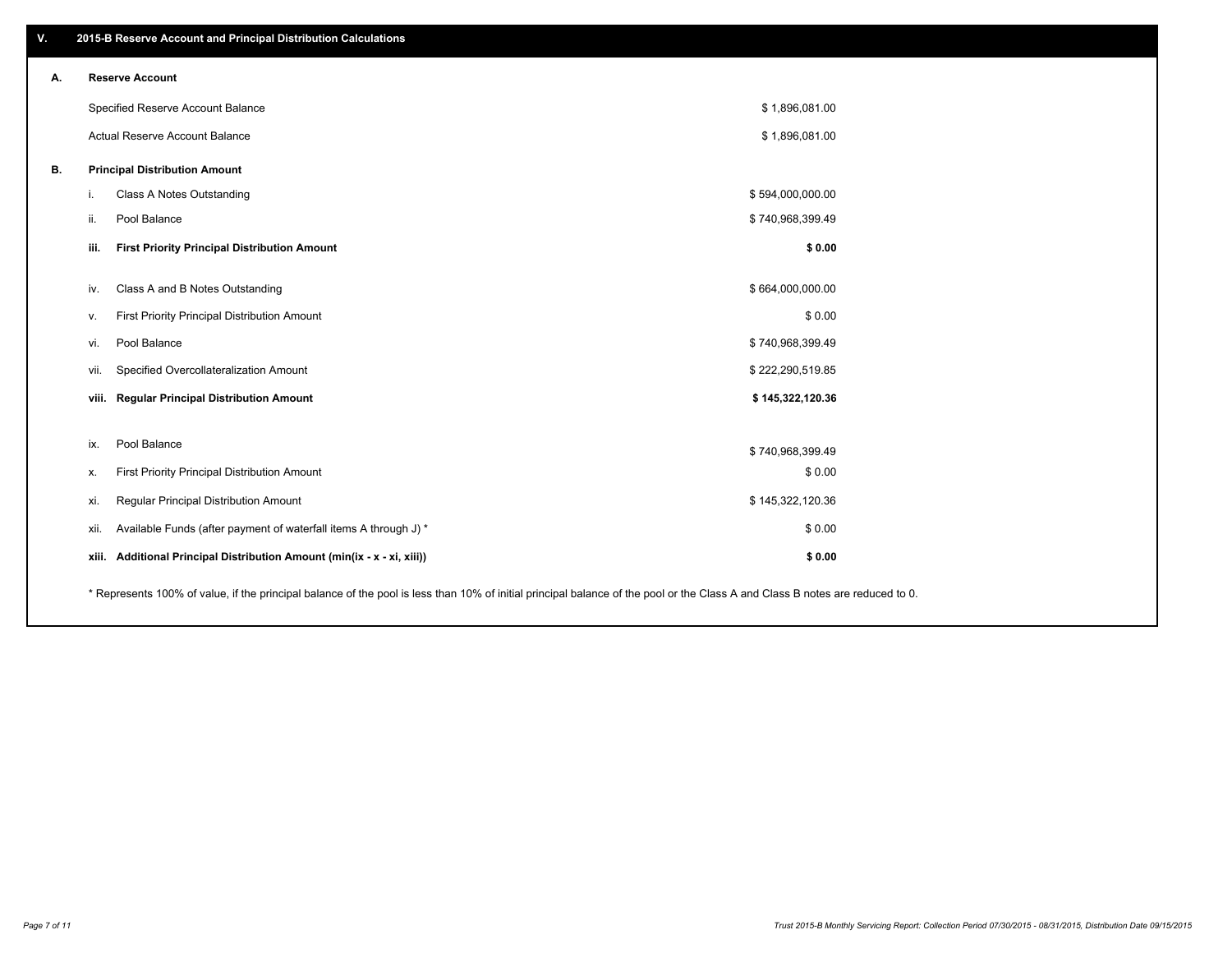|    |                                                         | Paid            | <b>Funds Balance</b> |
|----|---------------------------------------------------------|-----------------|----------------------|
|    |                                                         |                 |                      |
|    | <b>Total Available Funds</b>                            |                 | \$31,104,770.15      |
| A  | <b>Trustee Fees</b>                                     | \$41,419.47     | \$31,063,350.68      |
| B  | <b>Servicing Fees</b>                                   | \$497,193.47    | \$30,566,157.21      |
| C  | i. Administration Fees                                  | \$8,333.00      | \$30,557,824.21      |
|    | ii. Unreimbursed Administrator Advances plus any Unpaid | \$0.00          | \$30,557,824.21      |
| D  | Class A Noteholders Interest Distribution Amount        | \$1,344,284.04  | \$29,213,540.17      |
| E  | <b>First Priority Principal Payment</b>                 | \$0.00          | \$29,213,540.17      |
| F  | Class B Noteholders Interest Distribution Amount        | \$306,250.00    | \$28,907,290.17      |
| G  | Class C Noteholders Interest Distribution Amount        | \$281,250.00    | \$28,626,040.17      |
| H  | Reinstatement Reserve Account                           | \$0.00          | \$28,626,040.17      |
|    | Regular Principal Distribution                          | \$28,626,040.17 | \$0.00               |
| J  | <b>Carryover Servicing Fees</b>                         | \$0.00          | \$0.00               |
| Κ  | Additional Principal Distribution Amount                | \$0.00          | \$0.00               |
| L. | Unpaid Expenses of Trustee                              | \$0.00          | \$0.00               |
| M  | Unpaid Expenses of Administrator                        | \$0.00          | \$0.00               |
| N  | Remaining Funds to the Residual Certificateholders      | \$0.00          | \$0.00               |

### **Waterfall Conditions**

| А. | <b>Class C Noteholders' Interest Distribution Condition</b> |                                                                                                                                                                                                 |                  |  |
|----|-------------------------------------------------------------|-------------------------------------------------------------------------------------------------------------------------------------------------------------------------------------------------|------------------|--|
|    |                                                             | Pool Balance                                                                                                                                                                                    | \$740,968,399.49 |  |
|    | ii.                                                         | Class A and B Notes Outstanding                                                                                                                                                                 | \$664,000,000.00 |  |
|    | iii.                                                        | Class C Noteholders' Interest Distribution Ratio (i / ii)                                                                                                                                       | 111.59%          |  |
|    | iv.                                                         | Minimum Ratio                                                                                                                                                                                   | 110.00%          |  |
|    | ν.                                                          | Is the Class C Noteholders' Interest Distribution Condition Satisfied (iii $>$ iv)                                                                                                              |                  |  |
|    |                                                             |                                                                                                                                                                                                 |                  |  |
|    |                                                             | * If the Class C Noteholders' Interest Distribution Condition is satisfied then the amount of interest accrued at the Class C Rate for the Accrual Period is Released on the distribution Date. |                  |  |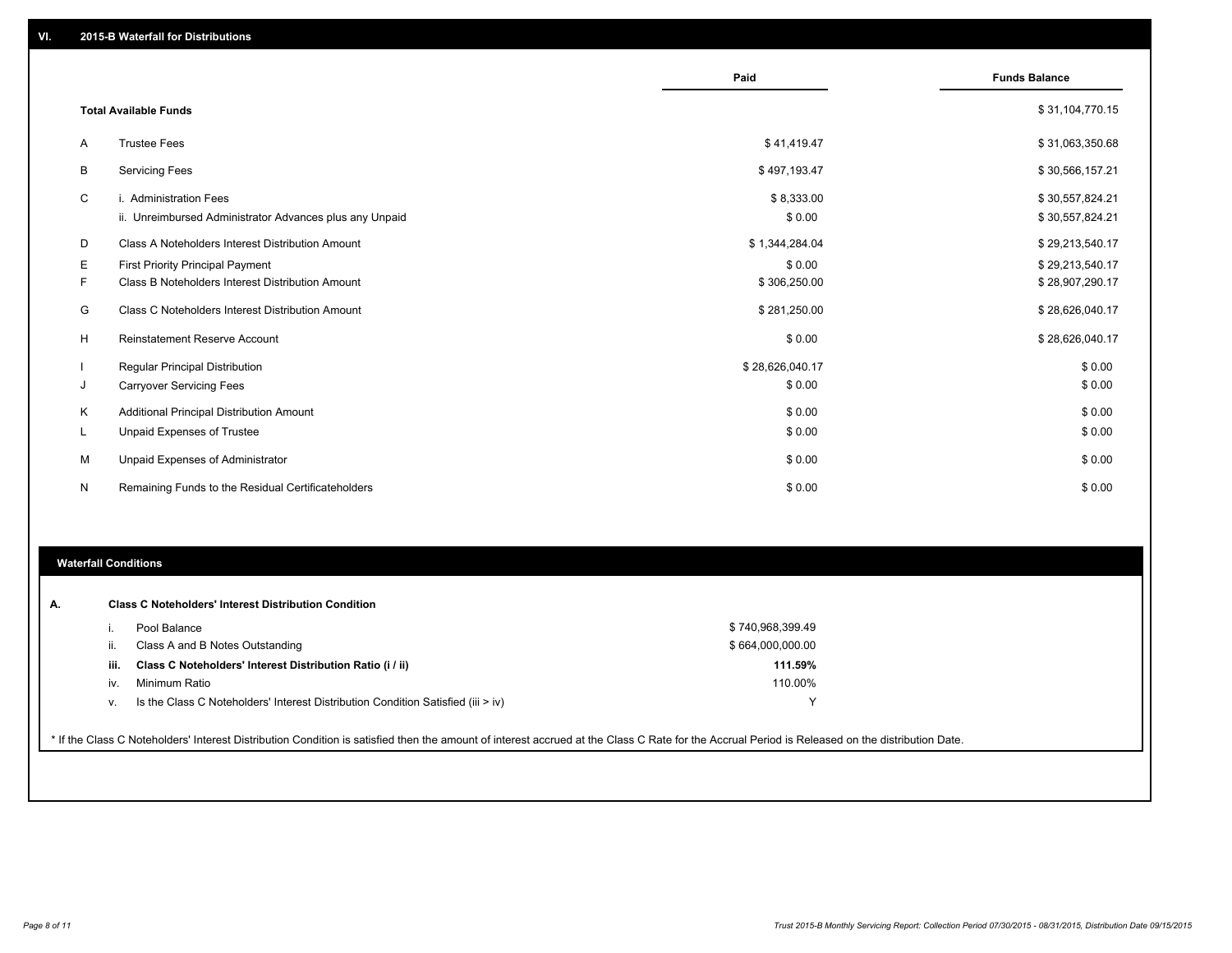| <b>Distribution Amounts</b>                                |                         |                         |                         |
|------------------------------------------------------------|-------------------------|-------------------------|-------------------------|
|                                                            | A <sub>1</sub>          | A <sub>2</sub> A        | A <sub>2</sub> B        |
| Cusip/Isin                                                 | 78448QAA6               | 78448QAB4               | 78448QAC2               |
| <b>Beginning Balance</b>                                   | \$237,000,000.00        | \$192,000,000.00        | \$90,000,000.00         |
| Index                                                      | <b>LIBOR</b>            | <b>FIXED</b>            | <b>LIBOR</b>            |
| Spread/Fixed Rate                                          | 0.70%                   | 2.98%                   | 1.20%                   |
| Record Date (Days Prior to Distribution)                   | 1 NEW YORK BUSINESS DAY | 1 NEW YORK BUSINESS DAY | 1 NEW YORK BUSINESS DAY |
| <b>Accrual Period Begin</b>                                | 7/30/2015               | 7/30/2015               | 7/30/2015               |
| <b>Accrual Period End</b>                                  | 9/15/2015               | 9/15/2015               | 9/15/2015               |
| Daycount Fraction                                          | 0.13055556              | 0.12500000              | 0.13055556              |
| Interest Rate*                                             | 0.89080%                | 2.98000%                | 1.39080%                |
| <b>Accrued Interest Factor</b>                             | 0.001162989             | 0.003725000             | 0.001815767             |
| <b>Current Interest Due</b>                                | \$275,628.37            | \$715,200.00            | \$163,419.00            |
| Interest Shortfall from Prior Period Plus Accrued Interest | $\mathsf{\$}$ -         | $\mathsf{\$}$ -         | $\mathsf{\$}$ -         |
| <b>Total Interest Due</b>                                  | \$275,628.37            | \$715,200.00            | \$163,419.00            |
| <b>Interest Paid</b>                                       | \$275,628.37            | \$715,200.00            | \$163,419.00            |
| <b>Interest Shortfall</b>                                  | $\mathsf{\$}$ -         | $S -$                   | $\mathsf{\$}$ -         |
| <b>Principal Paid</b>                                      | \$28,626,040.17         | $\mathsf{\$}$ -         | $S -$                   |
| <b>Ending Principal Balance</b>                            | \$208,373,959.83        | \$192,000,000.00        | \$90,000,000.00         |
| Paydown Factor                                             | 0.120784980             | 0.000000000             | 0.000000000             |
| <b>Ending Balance Factor</b>                               | 0.879215020             | 1.000000000             | 1.000000000             |

\* Pay rates for Current Distribution. For the interest rates applicable to the next distribution date, please see https://www.salliemae.com/about/investors/data/SMBabrate.txt.

**VII. 2015-B Distributions**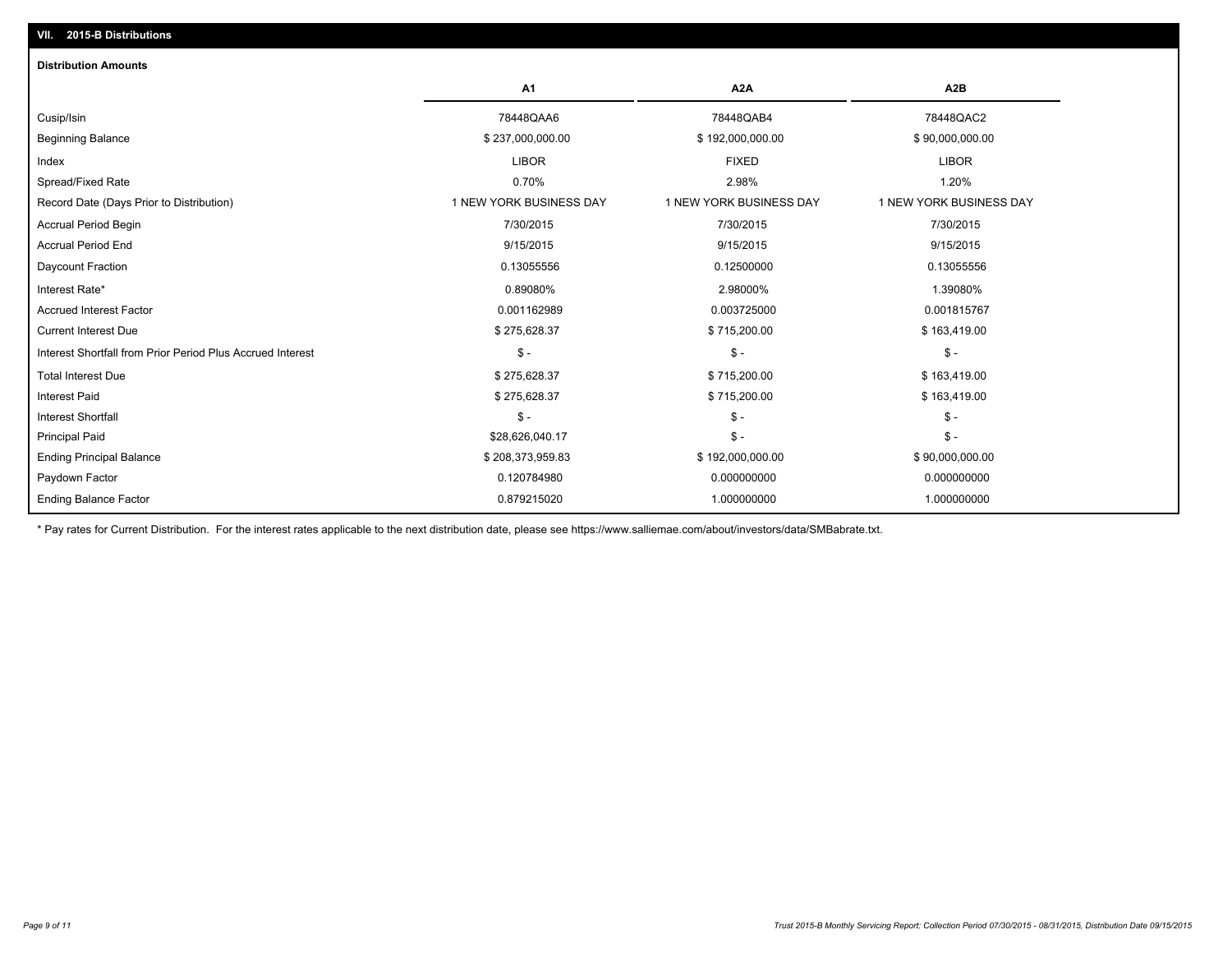| <b>Distribution Amounts</b>                                |                         |                         |                         |
|------------------------------------------------------------|-------------------------|-------------------------|-------------------------|
|                                                            | A <sub>3</sub>          | в                       | C                       |
| Cusip/Isin                                                 | 78448QAD0               | 78448QAE8               | 78448QAF5               |
| <b>Beginning Balance</b>                                   | \$75,000,000.00         | \$70,000,000.00         | \$50,000,000.00         |
| Index                                                      | <b>LIBOR</b>            | <b>FIXED</b>            | <b>FIXED</b>            |
| Spread/Fixed Rate                                          | 1.75%                   | 3.50%                   | 4.50%                   |
| Record Date (Days Prior to Distribution)                   | 1 NEW YORK BUSINESS DAY | 1 NEW YORK BUSINESS DAY | 1 NEW YORK BUSINESS DAY |
| <b>Accrual Period Begin</b>                                | 7/30/2015               | 7/30/2015               | 7/30/2015               |
| <b>Accrual Period End</b>                                  | 9/15/2015               | 9/15/2015               | 9/15/2015               |
| Daycount Fraction                                          | 0.13055556              | 0.12500000              | 0.12500000              |
| Interest Rate*                                             | 1.94080%                | 3.50000%                | 4.50000%                |
| <b>Accrued Interest Factor</b>                             | 0.002533822             | 0.004375000             | 0.005625000             |
| <b>Current Interest Due</b>                                | \$190,036.67            | \$306,250.00            | \$281,250.00            |
| Interest Shortfall from Prior Period Plus Accrued Interest | $\mathbb{S}$ -          | $\mathsf{\$}$ -         | $\frac{2}{3}$ -         |
| <b>Total Interest Due</b>                                  | \$190,036.67            | \$306,250.00            | \$281,250.00            |
| <b>Interest Paid</b>                                       | \$190,036.67            | \$306,250.00            | \$281,250.00            |
| <b>Interest Shortfall</b>                                  | $\mathbb{S}$ -          | $\mathsf{\$}$ -         | $\mathsf{\$}$ -         |
| <b>Principal Paid</b>                                      | $\mathsf{\$}$ -         | $\mathsf{\$}$ -         | $\mathsf{\$}$ -         |
| <b>Ending Principal Balance</b>                            | \$75,000,000.00         | \$70,000,000.00         | \$50,000,000.00         |
| Paydown Factor                                             | 0.000000000             | 0.000000000             | 0.000000000             |
| <b>Ending Balance Factor</b>                               | 1.000000000             | 1.000000000             | 1.000000000             |

\* Pay rates for Current Distribution. For the interest rates applicable to the next distribution date, please see https://www.salliemae.com/about/investors/data/SMBabrate.txt.

**VII. 2015-B Distributions**